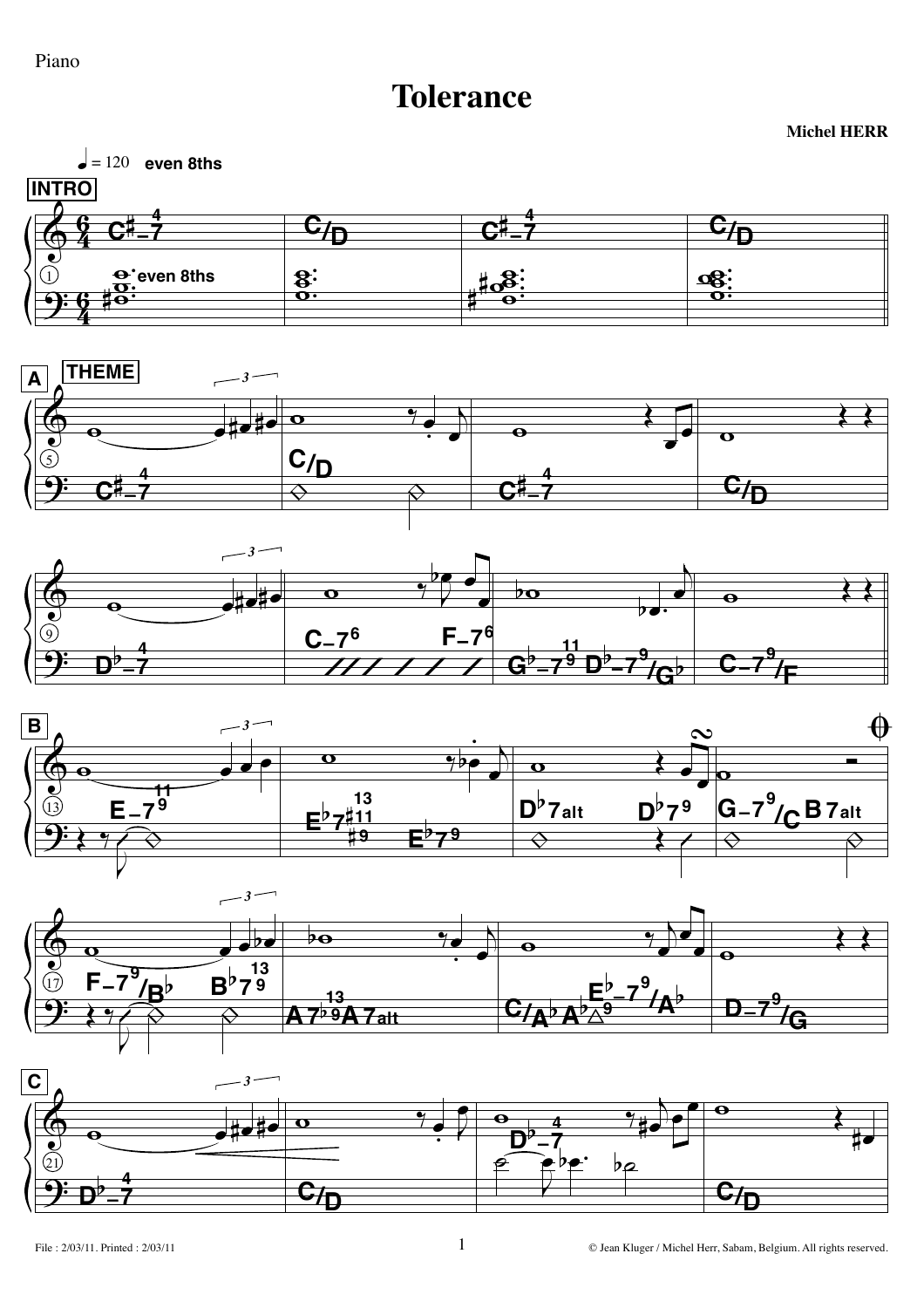Piano